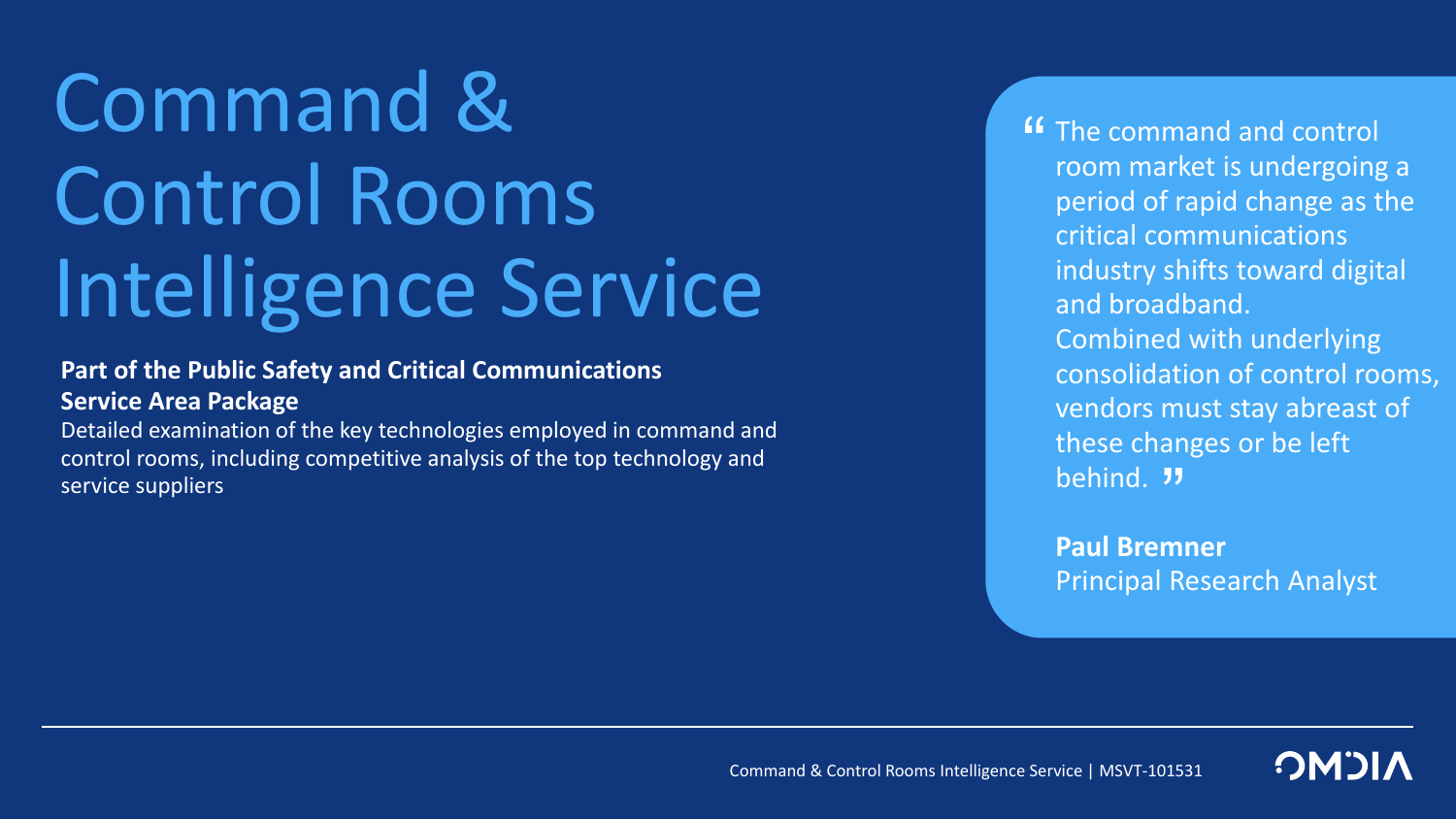# Command & Control Rooms Intelligence Service

*Part of Critical Comms Service Area*

- Size the markets for vital control room technologies including CAD, GIS, RMS, etc.
- Leverage surveys and forecasts to better understand this market and your customers
- Analyze adoption rates for technologies within control rooms e.g. cloud-based CAD

#### **HOW OMDIA HELPS YOU KEY QUESTIONS ADDRESSED**

- Who are the leading CAD and dispatch system providers?
- How many control rooms exist in my target sector and region?
- Which markets offer the best opportunities for control technology suites?
- Which technologies are end users most likely to adopt for the near and long term?
- Which trends and technologies are disrupting traditional command and control centers?

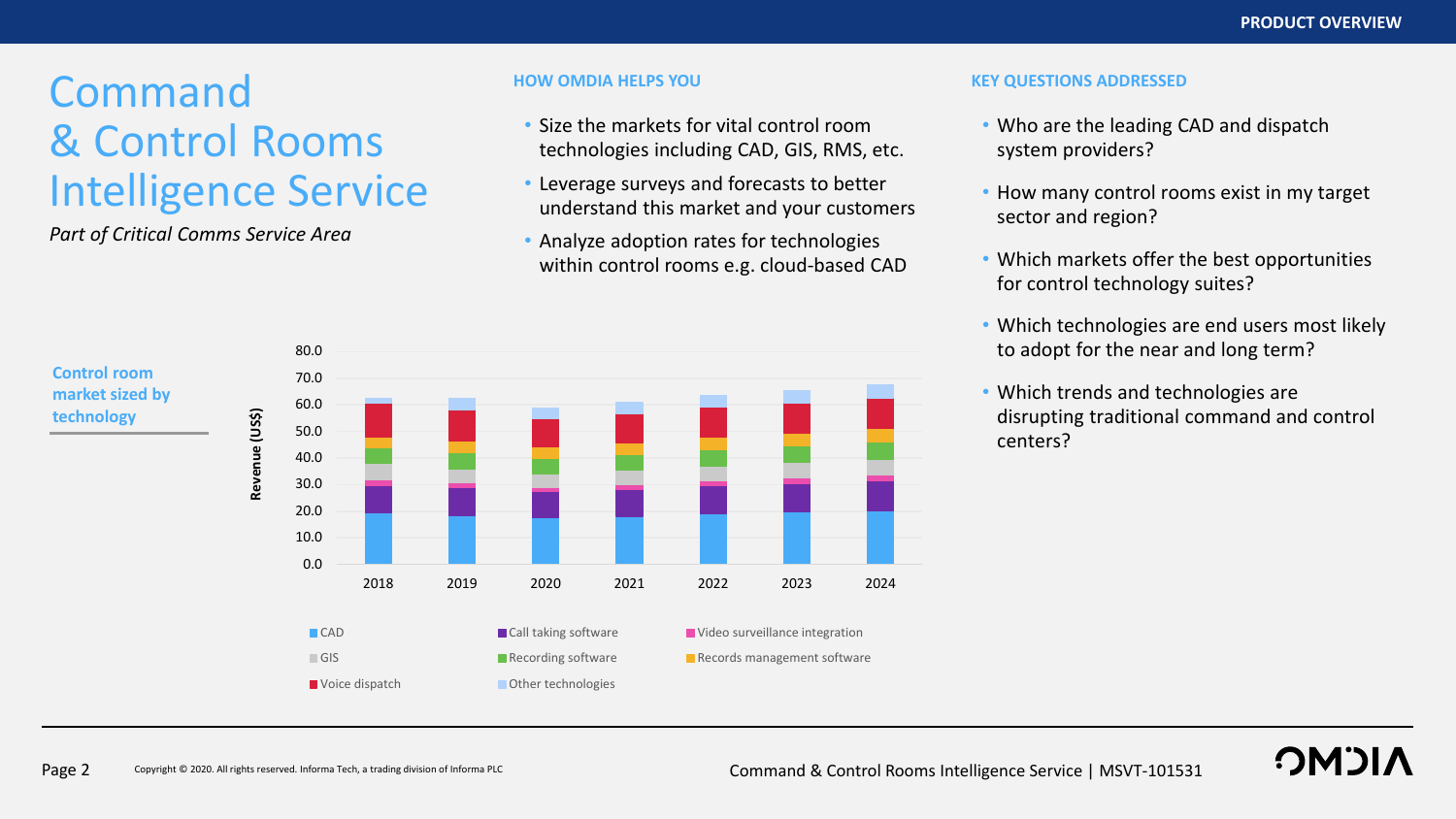### Command & Control Rooms: Our Expert Analyst



**Paul Bremner** Principal Research Analyst

### **OMDIA**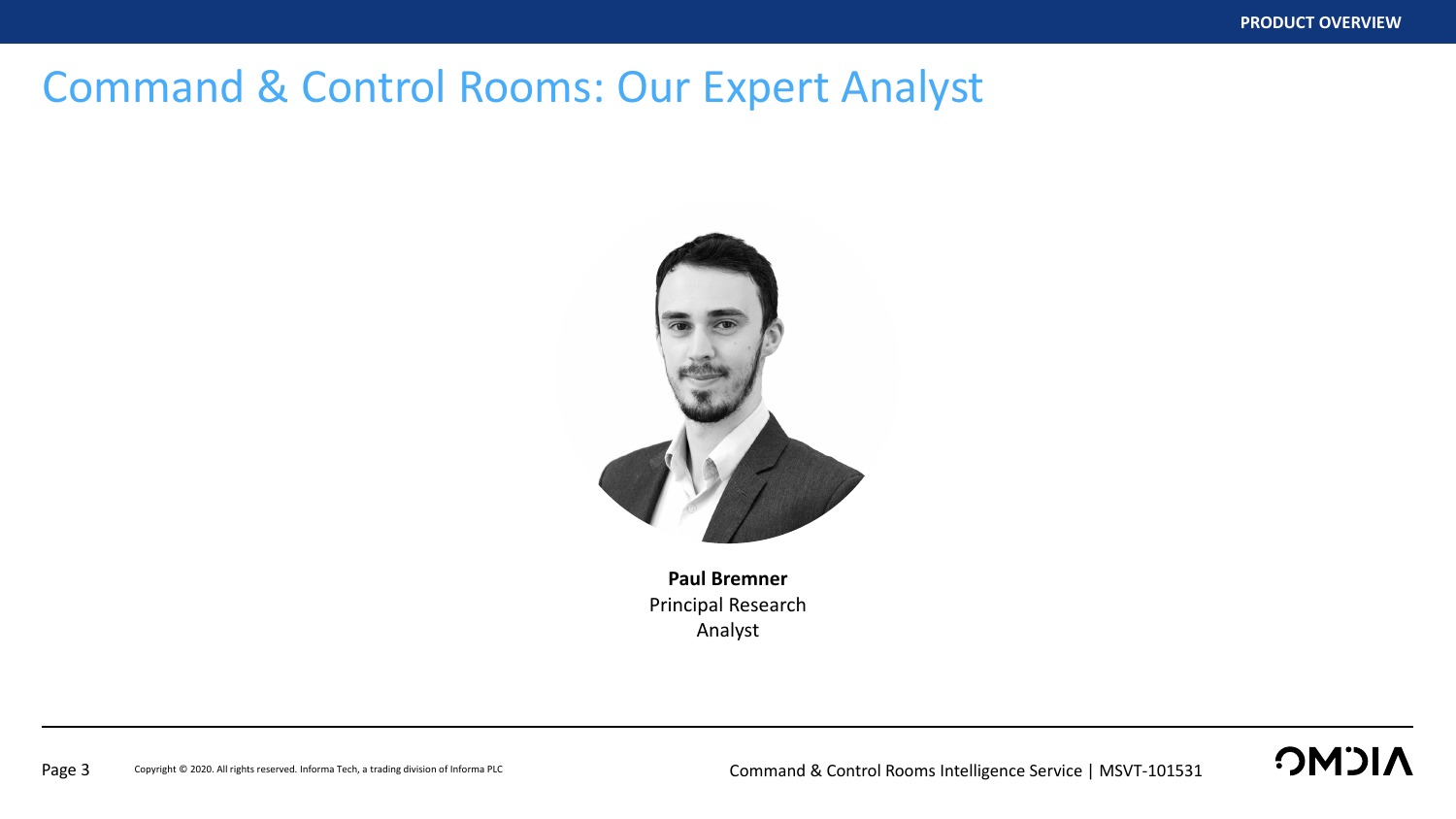### Command & Control Rooms: Deliverables



**FLAGSHIP REPORT AND DATABASE** —*Annual—*

A comprehensive assessment of command and control room technologies and services covering five-year forecasting and trend analysis for three vertical markets



### **PROJECT TRACKING DATABASE**

—*Annual—*

Annual database providing data on global command and control projects



### **ANALYST INSIGHTS** —*Ongoing—*

Analyst commentary on market shifts, technology and regional developments, vendors, events, and more.



### **ANALYST ACCESS** —*Ongoing—*

For prompt responses to urgent and unique questions.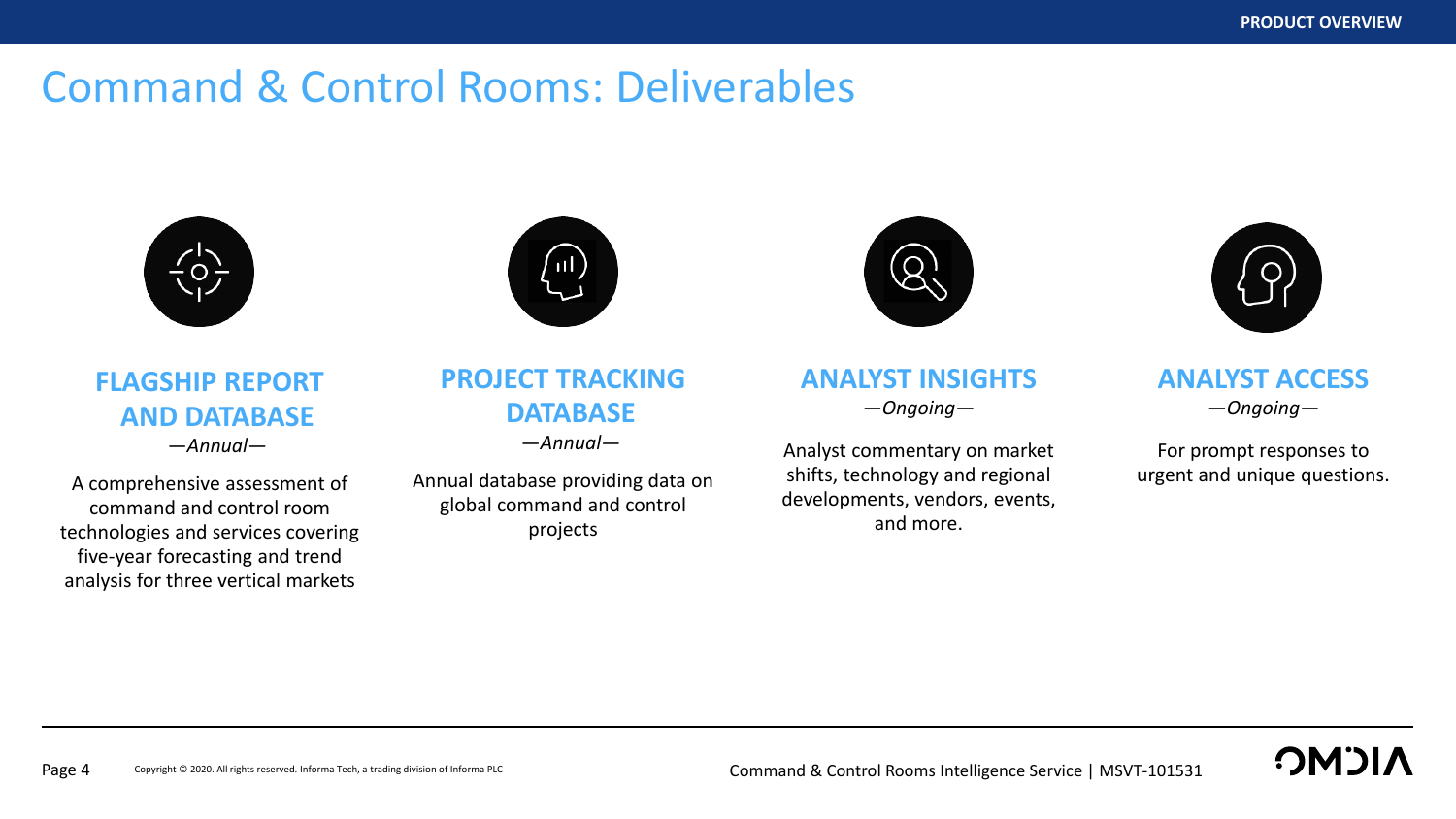### Command & Control Rooms: Databases

#### **Flagship Database**

Global database tracking revenues and the installed base for the command and control room market.

**Frequency:** Annual

#### **Measures**

- Revenues
- Installed base

#### **Regions**

- EMEA
- Latin America
- Asia Pacific
- North America

#### **DETAILS COVERAGE**

#### **Technologies**

- Computer-aided dispatch (CAD)
- Call-taking software
- Geographic information systems (GIS)
- CCTV integration software
- Recording software
- Records management software (RMS)
- Voice dispatch
- Other technologies

#### **Services**

#### **Vertical markets**

- Public safety
- Transportation
- Utilities

#### **Project Tracking Database**

Global database tracking projects for nearly 50 firms since 2015.

This annually updated database collects publicly available data on command and control projects globally. IHSM analysts used sources such as company press releases and websites, critical communications industry news sources and company annual reports to compile this information.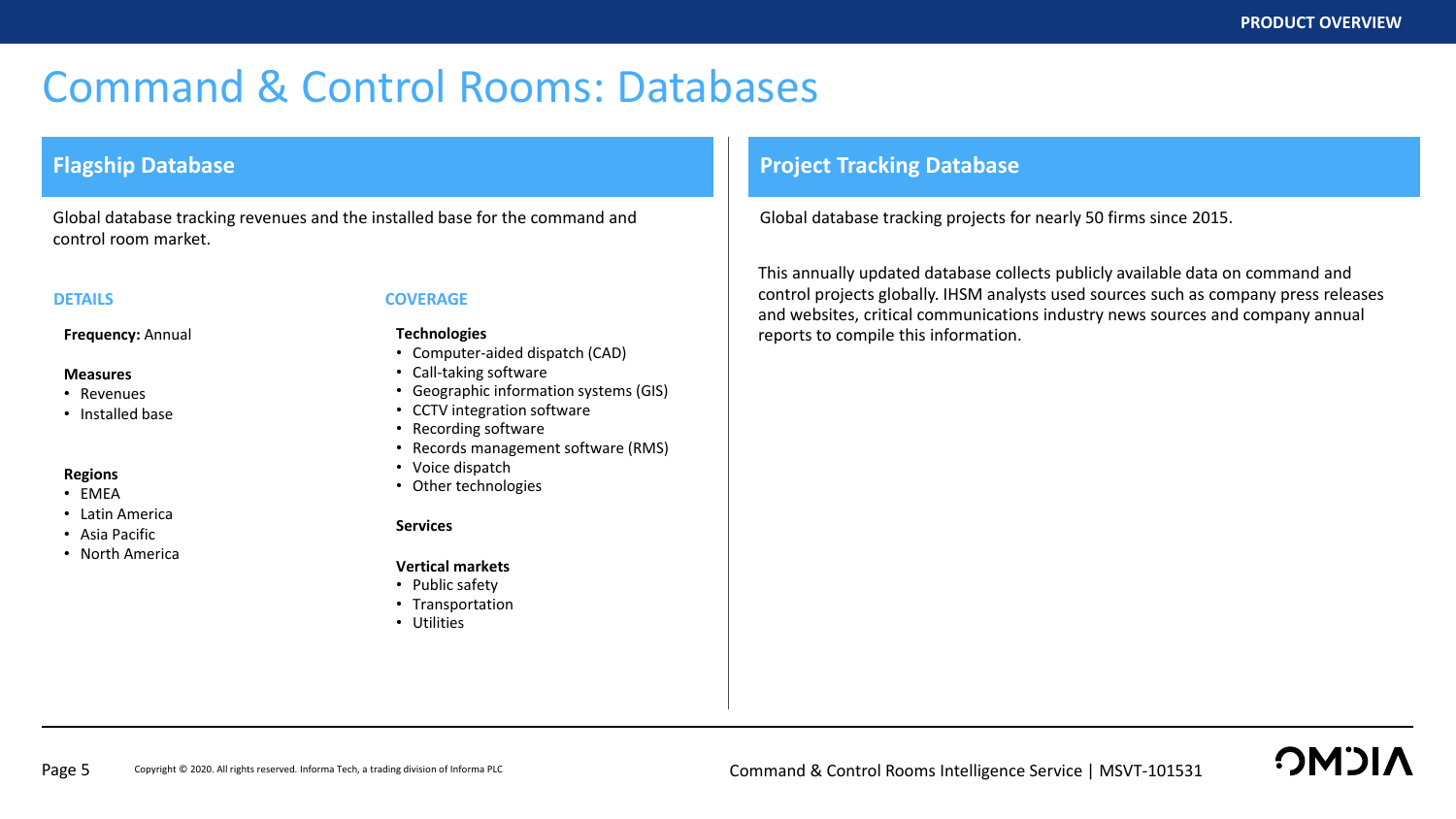**OMOL** 

## Command & Control Rooms: Reports

#### **Command & Control Rooms Report - 4 Vols Market Briefs Market Briefs**

A comprehensive assessment of command and control room technologies and services covering five-year forecasting and trend analysis for three vertical markets: public safety, transportation, and utilities.

Includes market shares for major technology and service providers and supplementary regional Excel databases for the four volumes: North America, EMEA, Latin America, and Asia Pacific.

**Frequency: Annual**

Concise deliverables addressing market trends and developments. Past topics have included:

- COVID-19 impacts on the control room market
- Merger & Acquisition (M&A) report
- Ecosystem expansion in ECC's
- Physical security information management (PSIM) software
- Trade show reports from events including: APCO, IWCE, CCW, IACP, BAPCO, ICCRA Congress

#### **Frequency: Ongoing**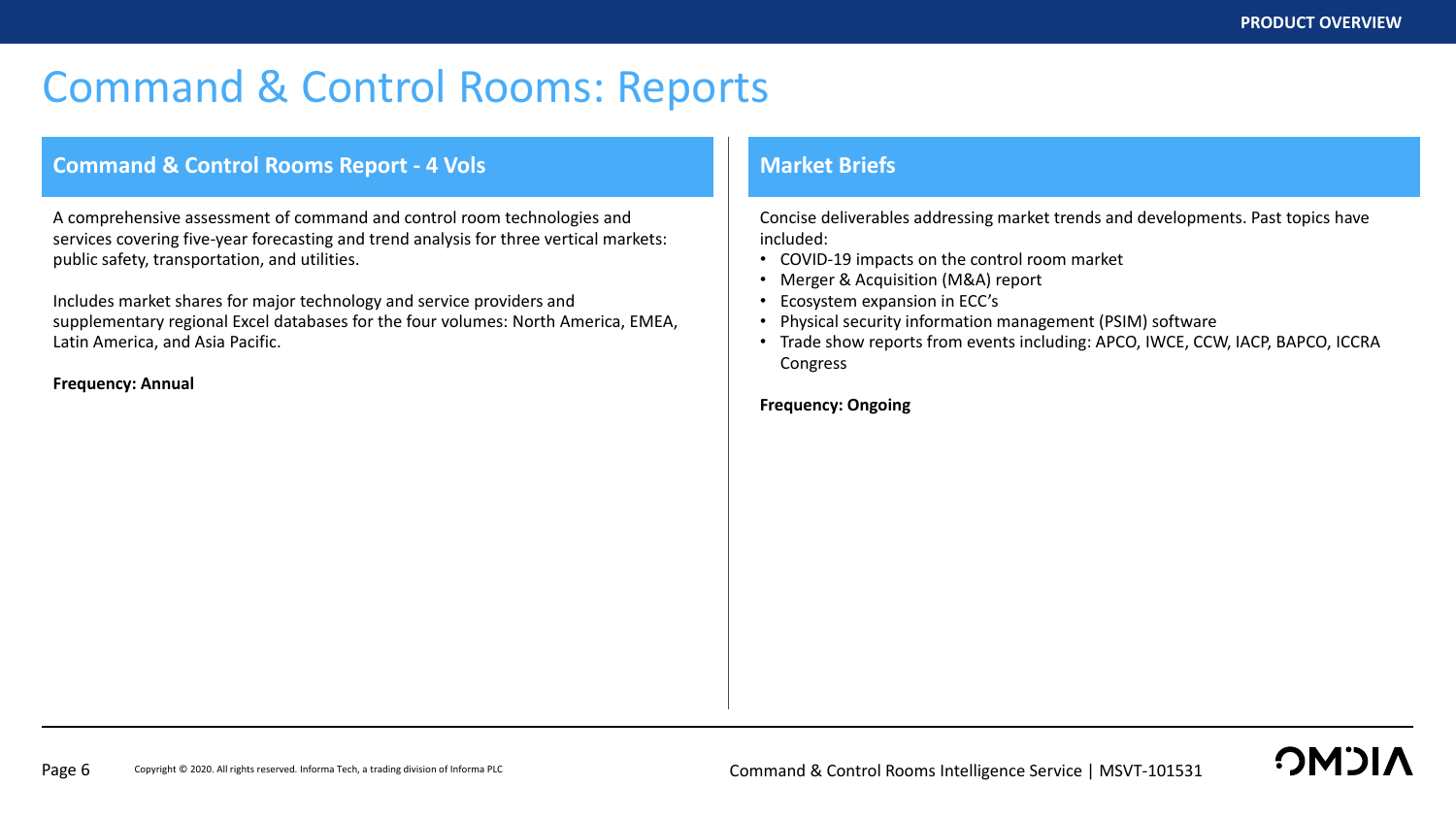**OMDI** 

### Related Content: Public Safety and Critical Communications Service Area Coverage



#### **About Omdia's Public Safety and Critical Communications Research**

Omdia has been the established market leader in research on the Public Safety & Critical Communications market for over 20 years. Omdia combines market, technology and supply chain analysis and forecasts at every operational step of the value chain with coverage across the full critical communications market and a look to public safety evolution through safe city and new age technology capability.

Omdia covers all LMR markets, including TETRA, P25, DMR, dPMR, NXDN, TETRAPOL, including Critical Communications Broadband LTE/5G, Command & Control, Safe Cities and Public Safety Technologies as well as the infrastructure and accessories to support.

All of the leading manufacturers are on our current client list. We provide a comprehensive portfolio of Public Safety & Critical Communications market research reports, including worldwide studies, technology specific reports, custom and consultancy work and quarterly EMEA and Asian shipment tracking services. These services are tailored to meet the needs of business planners, marketing managers, and executive management.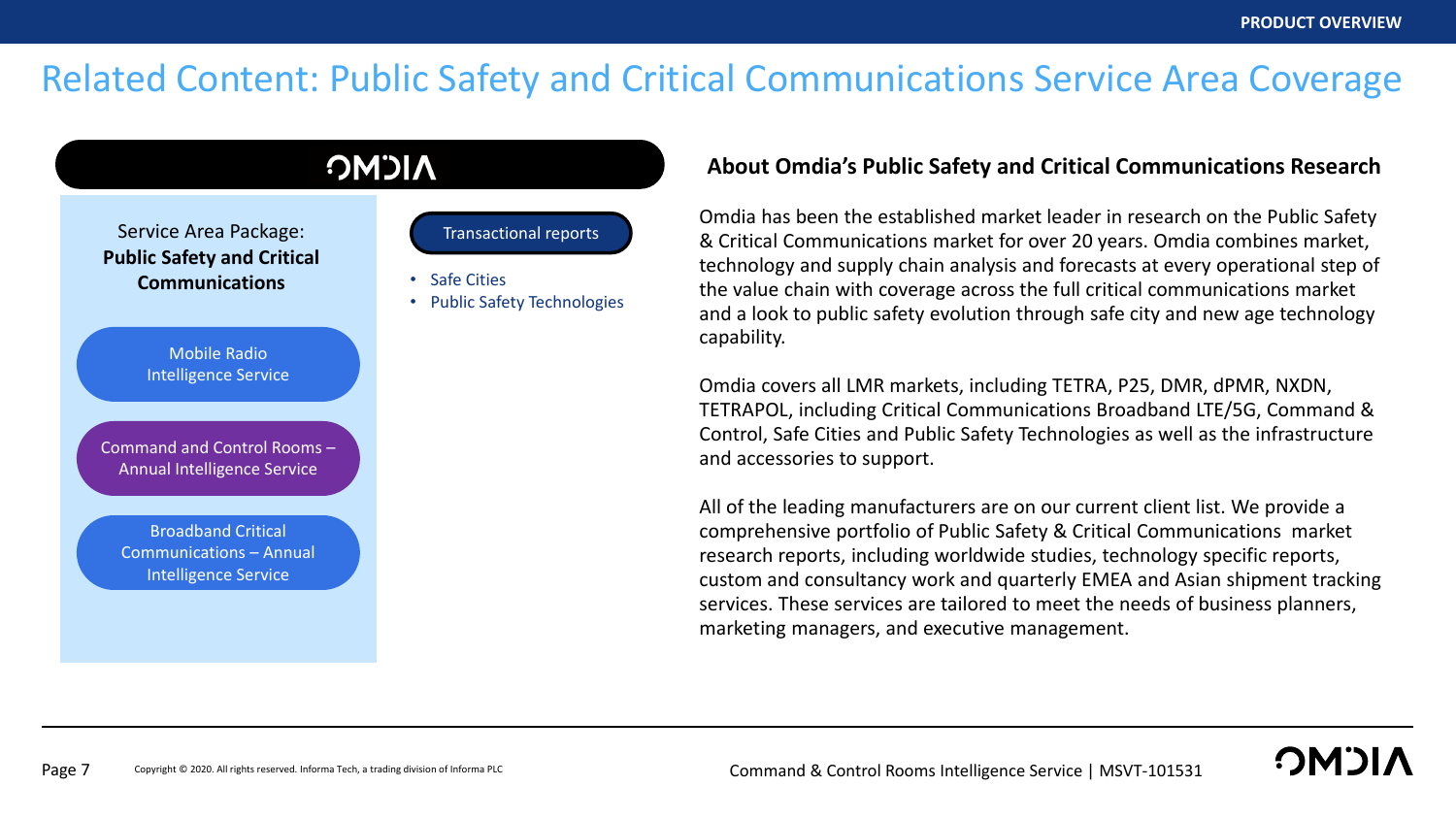# Our "Ask an Analyst" Service Provides Best in Class Customer Support

Whether you need guidance to navigate the service, information regarding our methodologies or you want to better understand a data trend, Omdia's support team is here to help.

### **Draw on our expertise**

- Make the right decisions
- Sanity-check your own findings
- Get the most out of your subscription
- Understand more about our methodologies

Our Ask an Analyst service gives you direct contact via telephone, email or face-to-face session with our expert analyst team:



**Tom Coate** Customer Success Manager



**Kâren Dyer** Customer Success Manager



our service as Excellent or Very Good